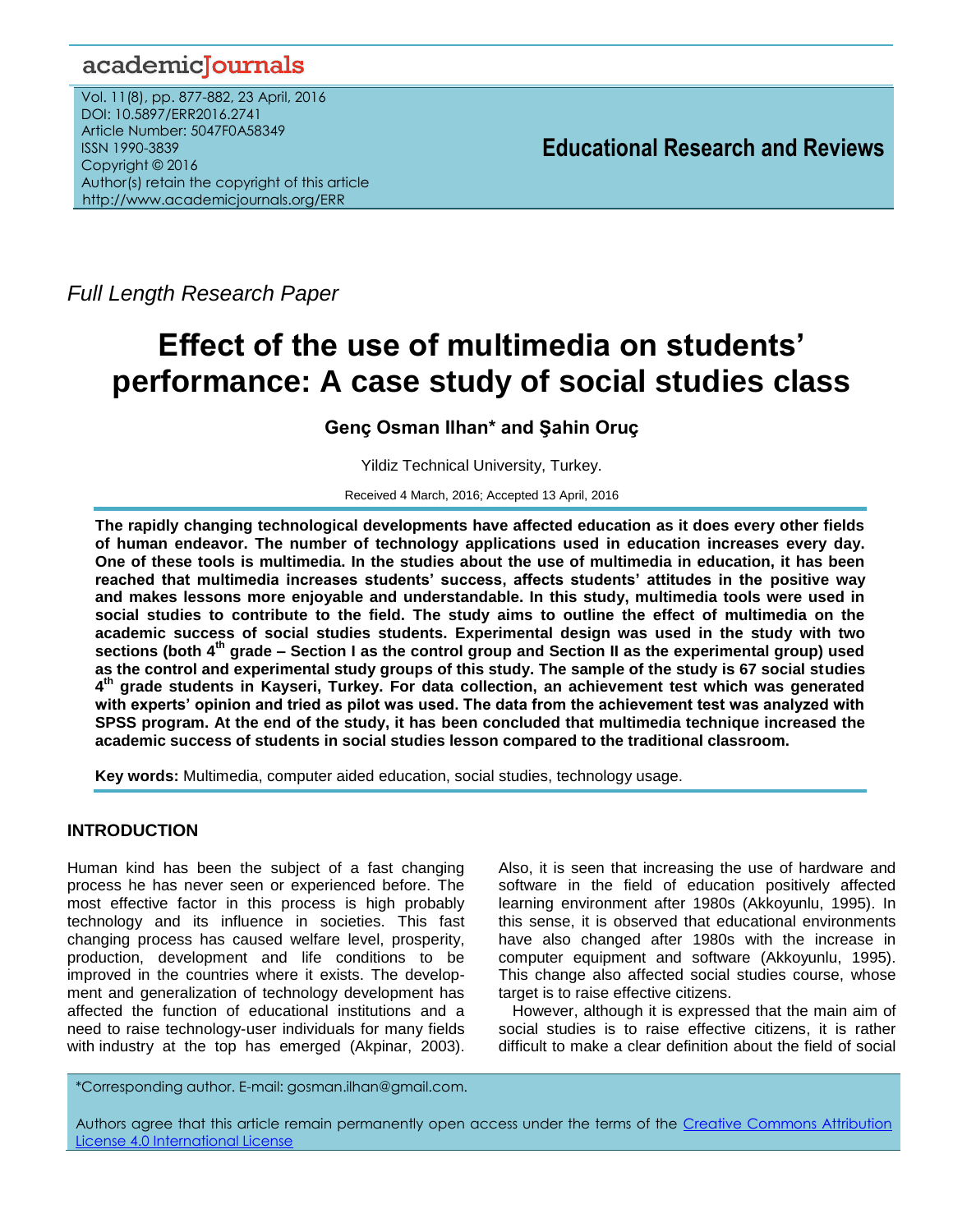studies. The main reason of that is the presence of numerous aspects of social studies. When national and international scientists' definitions are taken into account, Özturk"s definition could be accepted as a summary: "Social studies is a learning program with the aim to raise effective citizens who can solve problems by deciding on information in changing national and international circumstances almost in every aspect which uses the information and techniques from human and social sciences" (Öztürk, 2006, p24). Besides, the recommendation of the Board of Education and Discipline"s under the Ministry of National Education"s for Social Studies lesson is:

*"According to 6th and 7th grade Social Studies program prepared by the Ministry of Education, the Board of Education and Discipline Presidency, it has been recommended that teachers use technological tools such as CD-ROMs, History and Social Studies simulation programs, multimedia, hypermedia and telecommunication services such as the Internet" (The Ministry of National Education [MNE], 2005).*

It could be stated that technology use in Social Studies lesson is positive based on studies on this subject (Arslan, 2006; Kuş, 2006; Tankut, 2008; Akbaba, 2009; Yeşiltaş, 2010). In addition, technology and computer assisted learning subjects are noteworthy in the examples Dönmez and Oruç (1994, cited in Oruç and Ulusoy, 2008) give about thesis studies in the United States of America (U.S.A.), and its reflections in Turkey could be noticed in recent years (cited in Oruç and Ulusoy, 2008). Based on these, it seems possible to use technological feasibilities more to reach information and lead students to information by integrating them in technological implementations. One of the implementations where technological feasibilities meet education is multimedia.

Multimedia is defined by Turkish Language Society (TLS) as "the platform where a material is combined with text, graphs, audio and simulation" (www.tdk.gov.tr). According to Mayer (2001), multimedia is the multiple introduction of a material with picture or text. Dinç (2000), on the other hand, defines multimedia as the synthesis of digital platforms such as text, audio, graph, animation, visual and video. In another explanation, multimedia sources created by using audio, video, visual, graph, text, animation to explain a subject is expressed as the use of different data types to explain an idea, an event or a subject (Alkan et al., 2001). Also, it is introduced as a tool combining different platforms such as written, audial, numeric graphs and animation (Schwier and Misanchuk, 1993). In parallel with these, Deryakulu defines multimedia as the use of more than one platform bodily to increase the effectiveness of instruction (1998). However, it is generally used to refer to computer-based multimedia today. In the multimedia definition of Brook (1997), on the other hand, the use of platforms like movies, slides,

music and light for purposes such as education or advertisement are emphasized.

In summary, it could be stated that multimedia is composed of computer platforms where written media is presented with audial, visual and animation media, and high definition and graphs are set (Maddux et al., 2001).

## **LITERATURE REVIEW**

Multimedia is called effective in education. Multimedia provides easiness and facilities in education. Thanks to multimedia practices, students can learn brand new information. Dwyer states that students can gain the knowledge and information that would be impossible to get in traditional ways; besides they could find the opportunity to prepare their own products with multimedia technique (1993, translated by Çeliköz, 1998). As a result, it could be asserted that the use of multimedia possesses the aim of helping students with different skills and learning styles. Also, Dwyer points out that multimedia provide the opportunity for every student to work individually. In other words, a student can work on the subject(s) she/he believes she/he needs to in the way she/he desires (Dwyer, 1993; trans by Çeliköz, 1998).

Also, it can be observed that multimedia gains authenticity and variety in learning and instruction. Semerci (1999) expresses the fact that the message via multimedia reaches the receivers in various ways and thus, it provides a richer learning environment. The subjects being taught could be transmitted to the students with web-based audio, visuals, video and animations in a way that could not be taught in classrooms authentically with other techniques. This way, closeness to reality could be provided and complete learning could be achieved (Semerci, 1999). Also, multimedia eases education in terms of data used, storage, share and transportation of the visual and nonvisual written material, graphs, audios and other materials (Bitter, 1989; cited in Semerci, 1999). Moreover, multimedia creates a familiar, various, economic and practical environment in education (Uşun, 2000). Another contribution multimedia makes into education is the increase in academic achievement of the students. When compared to traditional instruction, multimedia use increases the academic achievement of the students. The use of multimedia affects education positively when designed properly compared to traditional instruction, in terms of academic achievement (Akkoyunlu and Yılmaz, 2005).

From the literature, it could be asserted that multimedia use eases and objectifies learning as it presents more than one technological factor to the learner and it addresses more than one emotion of the receiver.

#### **METHODOLOGY**

In this study, experimental design with experimental and control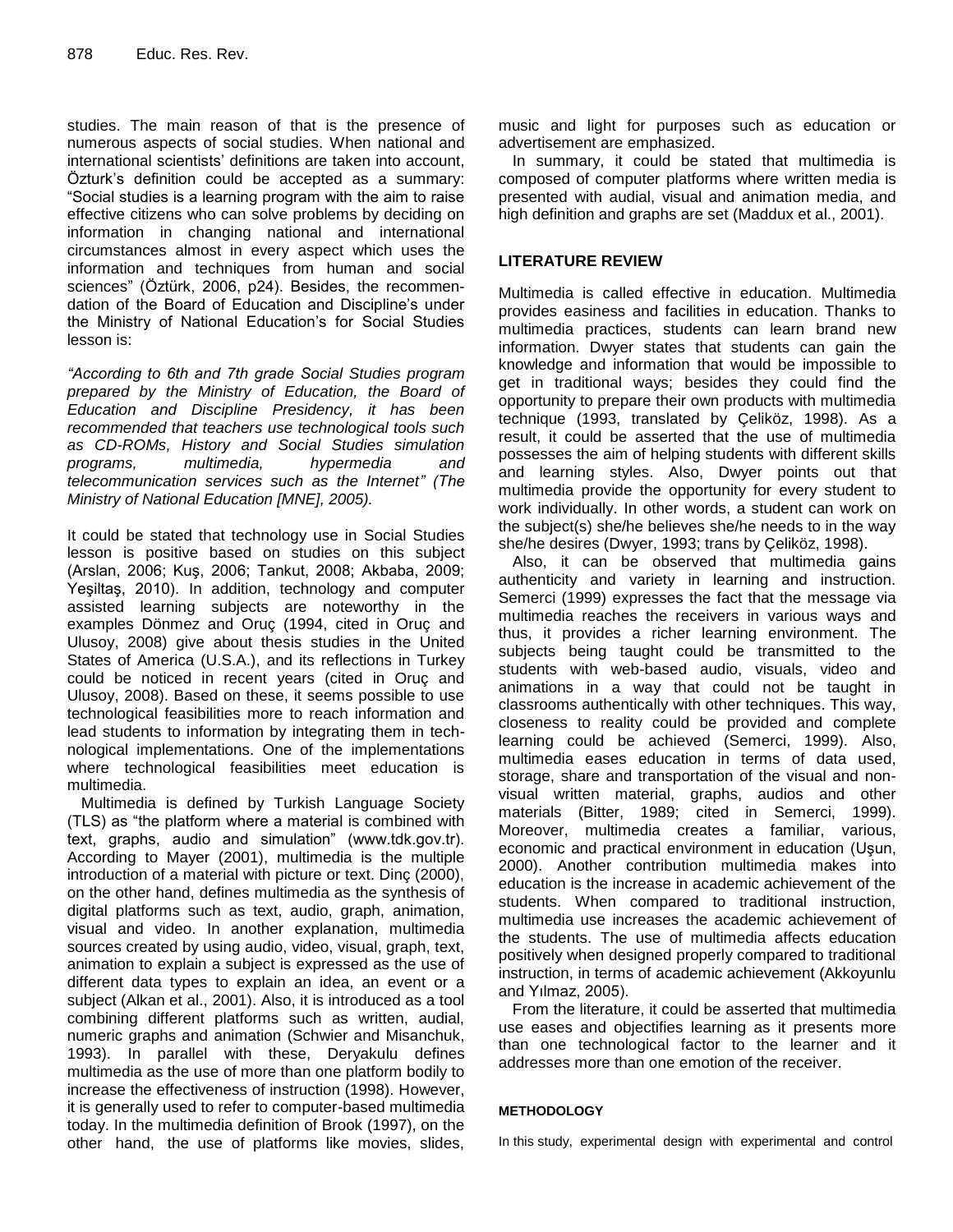groups and pre and post-test of quantitative research techniques was used. Experimental design is the research model where the data to be observed is analyzed directly under the control of the researcher (Karasar, 1997:79). Besides, experimental design is regarded as the best model in comparing two groups, time limits, reliability and testing the hypothesis of cause and effect (Check and Schutt, 2012:128).

#### **Research progress and implementation**

In the first phase of the study, social studies curriculum is analyzed and  $4<sup>th</sup>$  grade subject "My Friends Away" in the  $8<sup>th</sup>$  unit is decided. The reason to choose this subject was that it was both suitable for multimedia to be used in and it was considered that it would reveal the achievement difference between control and experimental groups. The objectives to address and highlight through the implementation process were decided according to the Ministry of National Education"s objectives defined for the unit. Then, an achievement test for "My Friends Away" unit was designed. While 15-questioned achievement test was designed, the objectives of the lesson and unit were taken into consideration. Experts' opinion from two doctors –one in the field of Curriculum and Instruction and the other in the field of Computer and Educational Sciences- was received about the achievement test and revisions were made by omitting and re-writing some questions. Also, pilot test of the achievement test was done in another primary school completed the unit.

After the achievement test was finalized, decisions about the multimedia sources –what multimedia sources to be used and how they would be utilized - were made. In this sense, power-point presentations, audio-music records, animations and videos were selected to address the students' visual and audial senses. From these materials, power-point presentations and audio-music records were designed with the researcher-experts who were academic members in Computer and Educational Technology department while animations and videoswere taken as they were. After negotiating with the course teacher about the decisions, the implementation phase of the study was started.

In the implementation part, two sections close to each other in terms of academic success and behavior were selected out of four course sections. The selection of the sections was made in parallel with course teacher"s advice. For the two sections chosen, one of them was labeled as "control group" (Section I) while the other one was labeled as 'experimental group' (Section II) randomly. After pre-tests were directed to both groups, 10-h implementation on the unit "My Friends Away" was done accordingly with the curriculum schedule. In the experimental group, "finding countries" activity in the unit was studied on computer platform, and students completed the activity with enjoyment as if they were of playing a game. Power-point presentations and were used to give information about country flags and general information about the unit. Student-levelcompatible and meaningfully whole documentary cuts which were presented on television about the countries and cultures in the unit were watched by students. Documentaries were found to be effective in education (Sidekli et al., 2013). Music and audio records about the Turkish countries were listened and common points were highlighted. Children who came to Turkey for April 23rd, Children's Day were explained through animation.

In control group, on the other hand, the unit was studied via course book. After the unit was completed, the same achievement test in pre-test was directed to students as post-test and the success of the students is analyzed with SPSS program.

#### **Sample**

The target population of this study was  $4<sup>th</sup>$  grade students in 2009-

2010 educational year in Turkey. The reachable population of this study, on the other hand, was  $4<sup>th</sup>$  grade students in all elementary schools in Kocasinan, a town of Kayseri, Turkey.

The sample (n=67) of the study was all students in two sections of  $4<sup>th</sup>$  grades, 4-B and 4-C, at an elementary school in Kocasinan, Kayseri, Turkey. Both groups were chosen randomly, the control group as 4-B section while the experimental group was as 4-C section. Before conducting the study and starting implementation, consent from the students in both sections and their parent were received.

#### **Data collection tools and collecting data**

As a data collection tool of the study, a multiple choice achievement test was designed taking expert opinions and regarding objectives of the unit to test the use of multimedia effect on students" academic success. One of the two experts whose opinions were taken throughout the process of achievement-test-design was an academic at Curriculum and Instruction department while the other one was at Computer Sciences Education department. Pilot study of the achievement test was done at the same level in another school. Under the light of the pilot study, experts' opinion was requested again and both the question items and the choices were revised to outline 15-itemed multiple choice achievement test. This achievement test was directed to both control and experimental groups in 30 min and they were asked to answer the questions. The items in the test were designed to outline what students know about the unit and what have learnt throughout the process. Indeed, researchers state multiple choice tests could be used to measure the knowledge, understanding and application levels of students (Groundlung and Lin: 157; Ayatar, 1965:22, cited in Öncü, 2003).

#### **Data analysis**

The data of the study was analyzed with SPSS software program. The rate of the correct answers is given as percentage-frequency for each item in the achievement test. Additionally, whether there was a difference between the control and experimental groups as a result of multimedia use was defined via t-test and significance value was taken as 0.05.

#### **FINDINGS**

This part presents the explanation and findings of the data collected throughout the study.

#### **The effect of multimedia on academic achievement – Experimental group**

When the pre and post test results of the experimental group were compared, a significant difference is observed between the two tests  $[t(68) = -4.323]$ , p=.000<.05]. When the mean values of experimental group were analyzed, a considerable increase is observed in the post-test results compared to pre-test result ( $X_{\text{expretest}}$ =71.57<  $X_{\text{exposttest}}$ =84.87). From this point, according to the implementation results, it could be asserted that the use of multimedia positively affects the academic success of the students, as statistically significant difference is observed between the pre and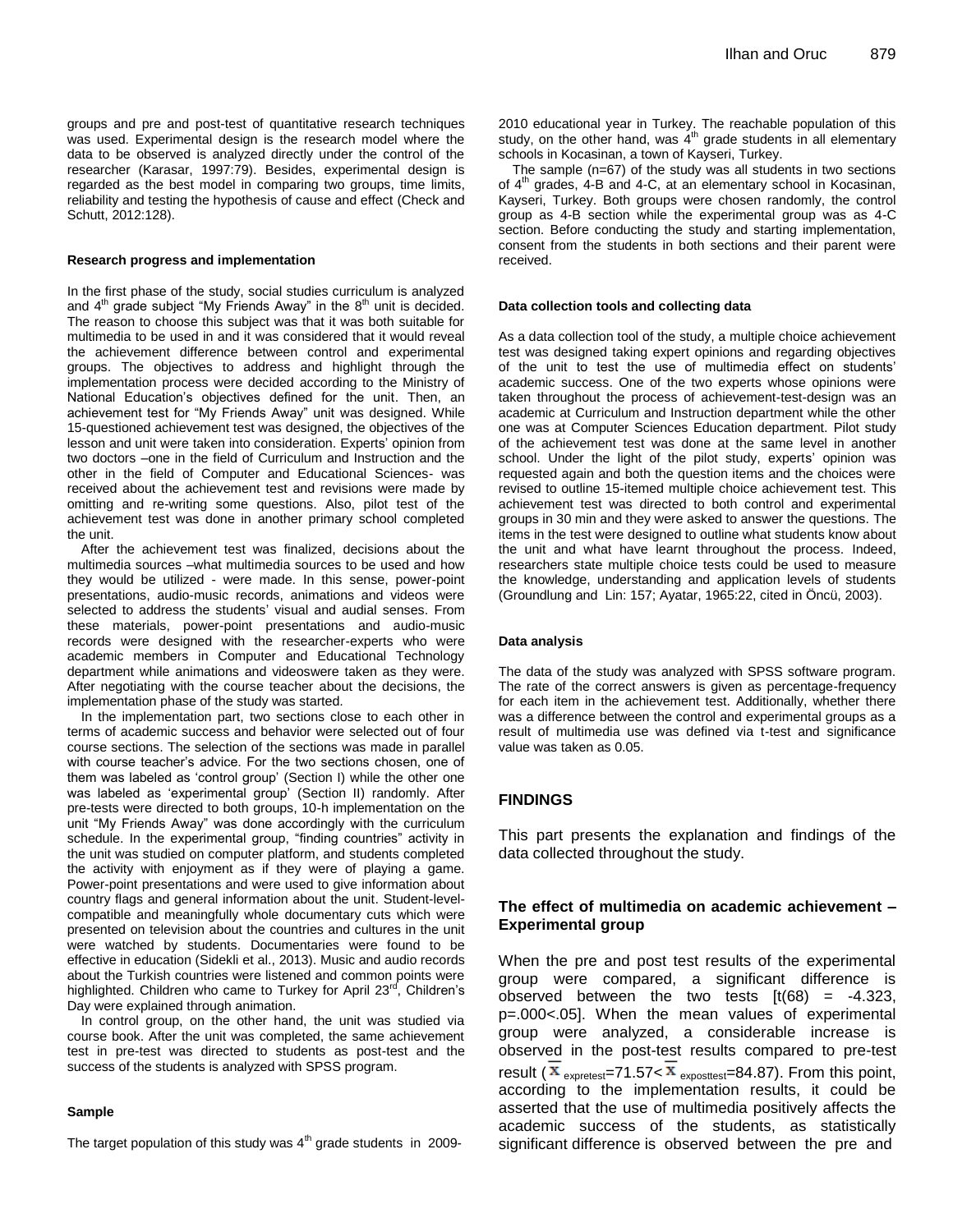**Table 1.** T-test results of experimental group.

| <b>Experimental group</b> | - N | sd               |          | sd |      |
|---------------------------|-----|------------------|----------|----|------|
| Pre-test                  | 35  | 71.5714 14.92981 | $-4.323$ | 68 | .000 |
| Post-test                 | 35  | 84.9714 10.64531 |          |    |      |

**Table 2.** T-test results of the control group.

| <b>Control group</b> | N  | x       | sd       |      | sd | Ŋ    |
|----------------------|----|---------|----------|------|----|------|
| Pre-test             | 32 | 69.9688 | 16.29067 | .055 | 62 | .956 |
| Post-test            | 32 | 69.7500 | 15.23155 |      |    |      |

post-tests of the experimental group, where multimedia was used (Table 1).

#### **The effect of traditional instruction on academic achievement**

At the end of our study, no significant difference is observed between the means of pre and post-test results of the control group  $(X_{\text{controlpretest}}=69.96 < X)$ controlposttest=69.75) and there is no significant difference (p=.956>.05). While small decrease is observed in the post-test mean value of the control group ( $\overline{\mathbf{x}}$  controlposttest - $\overline{\mathbf{x}}$  controlpretest = -.18), the standard deviations of both pre and post-test are found as considerably high  $(sd_{\text{controlpretest}}=16.29, sd_{\text{controlposstest}}=15.23)$ . The fact that standard deviations are high in control group means that the group has not got a normal distribution of the test scores and there are too high and low scores in the group. The fact that there is not a significant difference between the pre and post-test, besides, shows too high and low scores in the groups remained the same in the post-test. So, it is possible to believe that successful and unsuccessful students in the groups remained the same after the implementation process with the lack of a learning-process difference as high and low students got similar results in the post-test (Table 2).

#### *The difference of multimedia-based and traditional instruction on achievement*

When Table 3 is analyzed, it could be said that there is a significant difference between the reached values of two groups  $[t(65) = 6.908, p=.000<.05]$ . The mean difference of the experimental group is 13.4286 while the mean difference of the control groups is -.1875. This data proves that the increase in student achievement in experimental group is higher than the increase in the control group. This increase in the experimental group where multimedia was used is statistically significantly higher than the group where traditional instruction was implemented (p=.00<.05).

#### **DISCUSSION**

According to pre-test results gained from the achievement test, there is no significant difference in experimental and control groups, which means the two groups were highly similar to each other in terms of academic success, and the significant difference is in the benefit of post-test results. When the experimental group results were analyzed within itself, there is a significant difference between the pre and post-test results of the experimental group while there is not a difference between the pre and post-test results of the control group.

Previous studies show the use of multimedia and technology use in education and social studies increase students" academic success. Same studies indicate the use of multimedia and technology positively affects students' attitude, motivation and attention towards the lesson.

In this study, where the effect of multimedia technique on students" academic success was analyzed, no significant difference between the control and experimental groups' pre-test results were detected. In the web-based studies of Karadeniz and Akpinar (2015), the same situation was observed. This could be explained as it is important in terms of identifying the abilities of the students, their readiness for the course, their pre-gained objective and behaviors and which objectives were reached (Öncü, 1994, Akt et al., 2007).

When we analyze the pre and post-test results of the control group, it can be observed that there is no significant difference between the two achievement tests. This shows that the traditional instruction implemented in the study had no effect on the success level of the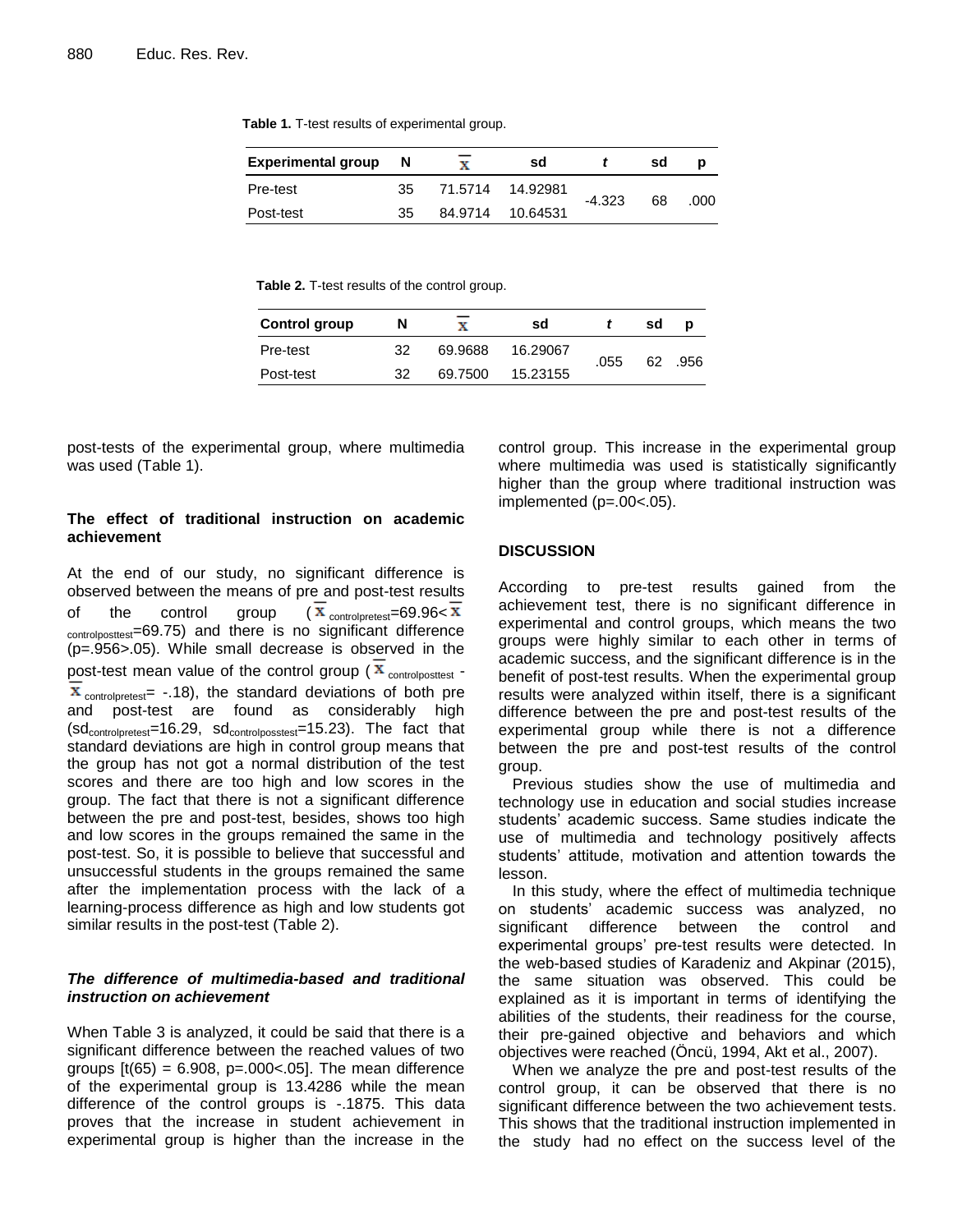**Table 3.** Groups comparison of pre and post-tests.

| <b>Pre and post tests</b> | N  | x         | sd      |       | sd |          |
|---------------------------|----|-----------|---------|-------|----|----------|
| Experimental              | 35 | 13.4286   | 8.18638 | 6.908 |    | 65 0.000 |
| Control                   | 32 | $-0.1875$ | 7.91665 |       |    |          |

students. In general, on the other hand, it is possible to believe that traditional instruction has little effect on the success level of students.

When the experimental and control groups' pre-test and post-test scores were analyzed, the significant difference is in the benefit of the experimental group, which means the experimental group had increase in the post-test. This situation is also in parallel with Şahin (2000), Akbaba (2009) and Çoruk and Çakır (2015)"s studies. Şahin (2000) states students who are instructed with multimedia are more successful compared to students instructed in traditional ways. Akbaba (2009) reached similar results in his dissertation named "The Effect of Multimedia Use on Academic Achievement and Attitude in Ataturk"s Principles and Reforms Course" and he asserted the academic success level of the classroom using multimedia was higher than the classroom which did not use. In Çoruk and Çakır (2015)"s study, "The Effect of Multimedia on Primary School Students on academic Achievement and Anxiety"; moreover, the result is not different. They highlighted that multimedia increases student success. In all three studies, it has been indicated that instructions with multimedia use increased student achievement. Arıcı and Yekta (2005), on the other hand, found no significant difference between the pre and post-test results of the experimental and control groups. They found multimedia as neutral effective on the academic achievement of the students, which is a reverse result of the ones stated and this study.

Akın and Çeçen (2015) analyzed primary school students' opinions about multimedia tools in their study. In their study, instruction via multimedia was applied before student opinions were obtained. Primary school students were glad to have multimedia-based instruction, and they wanted to have this kind of instruction afterwards. Moreover, it has been observed by the researchers that student motivation increased after the implementation.

It has been found in research that the use of multimedia in the learning process does not only increaser success level of the students but create positive changes in the attitudes of the students towards lessons. Akbaba et al. (2012) state the use of multimedia positively affects  $7<sup>th</sup>$  grade students' attitudes towards social studies lesson. In the same sense, Yünkül and Er (2014) found students" attitudes towards lesson were positively affected by the use of multimedia as the

students in the experimental group were identified as having better attitudes towards lesson. However, Altınışık and Orhan (2002) found reverse results as having no significant difference between pre and post-test results was found. Altınışık and Orhan explained the reason of this none-difference situation as it was students' first experience of multimedia use and time limitation. Moreover, Aytan and Başal (2015) found Turkish teacher candidates" attitudes towards web 2.0 tools were positive, these tools improve critical thinking and ICT skill, information exchange feedback process in their study web 2.0 tools' effects were investigated.

In conclusion of this discussion part, it could be asserted that multimedia use increases student success and motivation while positively affecting student attitudes towards lessons.

#### **RESULTS AND DISCUSSION**

According to the result of this study which aims to put forward the effect of multimedia technique on the academic achievement of students, the significant different between the control and experimental group is found to be in the benefit of the experimental group. In other words, multimedia technique is a much better instruction way than traditional ways. Additionally, students' interest, motivation and participation increased according to the researcher and experimental group"s teacher observations.

In control group, on the other hand, traditional instruction had no effect on the academic achievement of the students. It has been concluded that students in the control group had difficulties in concretization abstract topics and this made their learning process harder. It goes without saying that the materials used in the experimental group were more attention catching and enjoyable than the ones used in the control group.

For the experimental group, it has been observed that all students were in the learning process while control group students could not be addressed as a whole. This means multimedia use could include more students into learning process. This way, all students in a classroom would be addressed.

#### **RECOMMENDATIONS**

These recommendations could be listed on the basis of